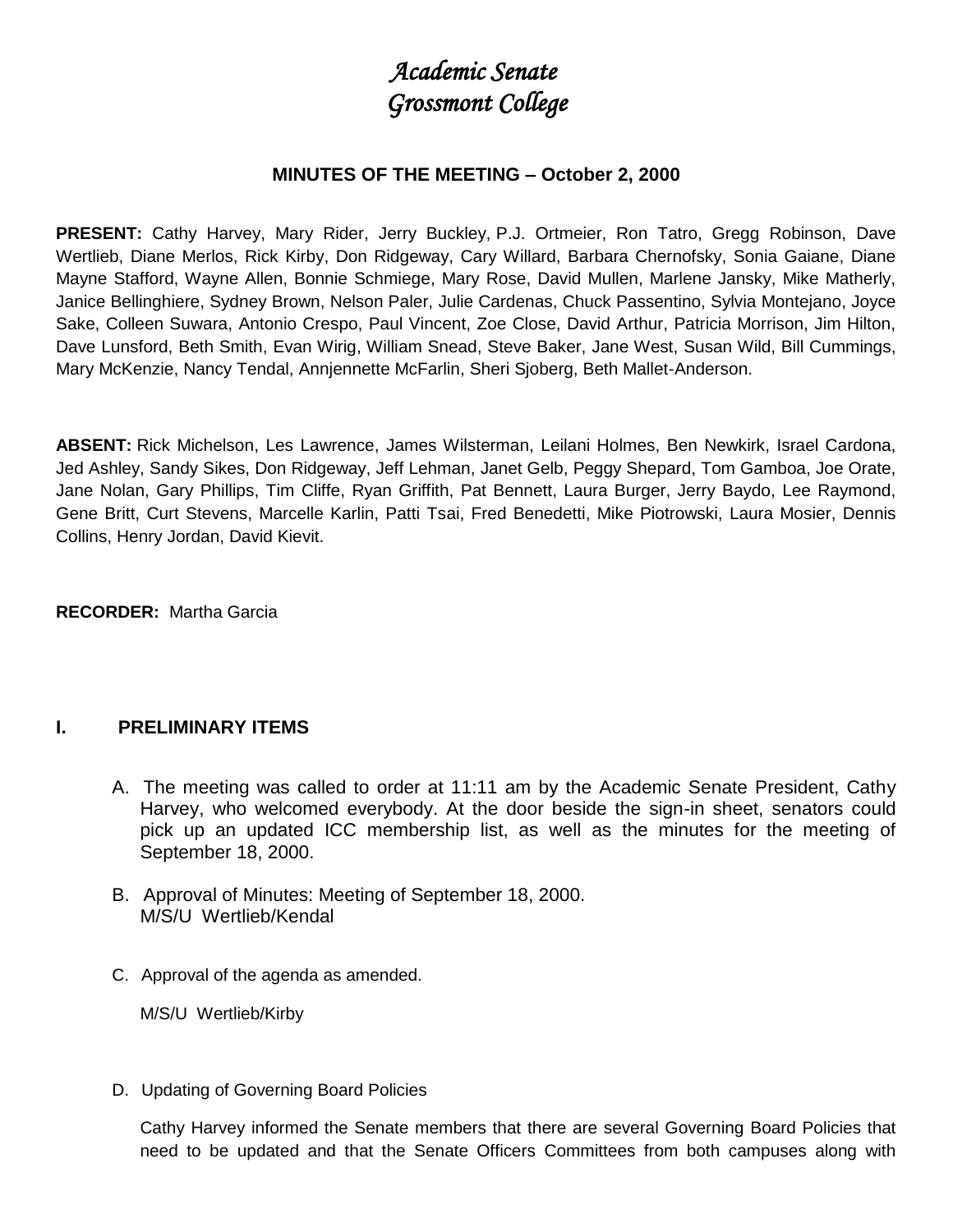administration will meet to finalize changes. The District favors Senate involvement in making changes to the policies that involve "academic and professional matters."

# E. **Binders**

Cathy prepared a packet of pertinent Senate information for each department chair or coordinator within a binder that should be kept in each department office. She suggested that any information distributed at Senate meetings should be kept in this binder so all department faculty members would have access to Senate information.

# **II. ACTION ITEMS**

# **A. Committee Membership Endorsement**

- 1. Instructional Computing Committee
	- Bushra Jonna Exercise Science
	- Nancy Pipkin ESL
	- Joe Braunwarth Political Economy
	- Jerry Baydo History
- 2. Program Review
	- Chuck Passentino Senate Representative
	- Patty Morrison LRC
	- Annjennette McFarlin Speech
	- Renee Tuller Counseling
- 3. Staffing Committee
	- Mary Rider CCC Chair
	- Faculty Representative
- 4. Planning and Budget
	- Jerry Buckley Cardiovascular
	- Wayne Allen Computer Science
	- Jane Nolan DSPS Representative
	- Mary Rider- CCC Chair

In the absence of objections, the committee membership as listed above was approved. M/S/U Wertlieb/Baker.

#### **B. Transfer Center Plan**

The Transfer Center Plan that was presented by Bonnie Schmiege on the meeting of September 18, 2000 was approved. M/S/U Montejano/Willard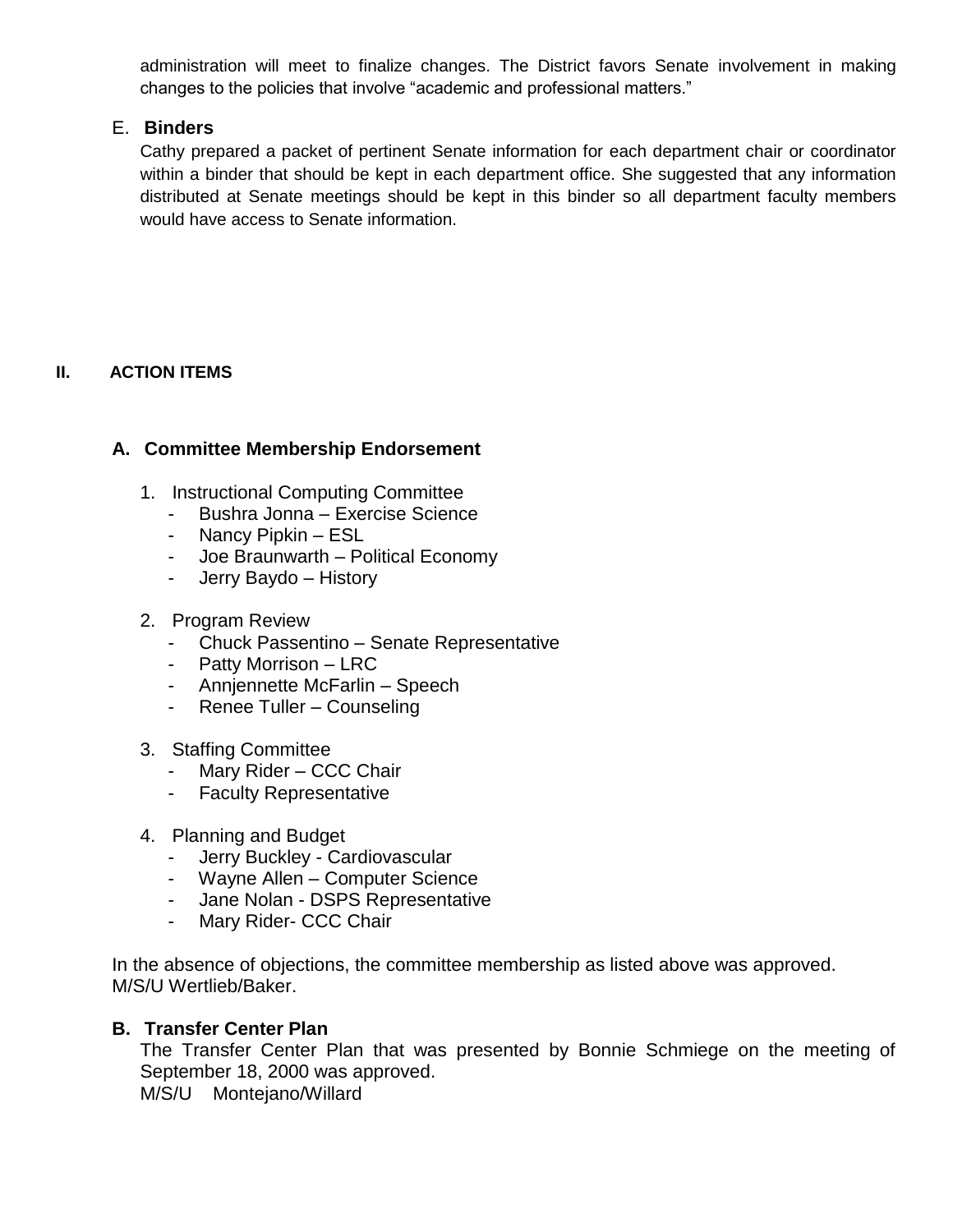# **C. District General Education Task Force (DGET).**

Presented by Carrie Willard.

Carrie Willard explained that both Grossmont and Cuyamaca Senates are forming a District-Wide General Education Task Force. The goal of DGET is to develop a general education package(s). If ratified, the full committee would consist of five faculty members from each college for a total of ten members. Further, the Grossmont representation would consist of five faculty members, one from each division along with one at large representative. DGET members will report to their respective Senates.

CONCERNS RAISED:

- · Carrie Willard was asked if developing a District-Wide Committee is the best means of developing a General Education package; Carrie responded that by working together, the District should develop a package that satisfies both colleges.
- · When Carrie was asked how all members in DGET would carry out their responsibilities, she answered that every member must be able to respond from a global perspective, not focusing "loyalty" to individual divisions. She further added that all DGET recommendations must receive Senate approval.
- · Another question focused on the relationship between DGET and JCAC. Dean Colli responded, stating that there is no reporting relationship between DGET and JCAC; JCAC is only a resource to DGET.

Cary presented three options as suggestions for the selection of at large representatives:

- 1. Select a counselor as a fifth member.
- 2. Select a non-instructional faculty member (Librarian, counselor, DSPS, etc.)
- 3. Select from interested full time faculty applicants from across the campus.

Discussion ensued, and a vote relative to the at large representative was taken as follows:

Motion to select Option No. 1: 22 in favor, 5 opposed Motion to select Option No. 2: 11 in favor, 21 opposed

The following recommendation was unanimously approved:

The District-Wide General Education Task Force will consist of five faculty members, one from each division and one at large representative. At Grossmont College, each instructional division will elect one member. One member of the taskforce will be elected at large. The at large member will be selected from the counseling faculty.

# **III. INFORMATION ITEMS**

**A. Transfer Center Policy** Presented by Jim Fenningham and Peter White.